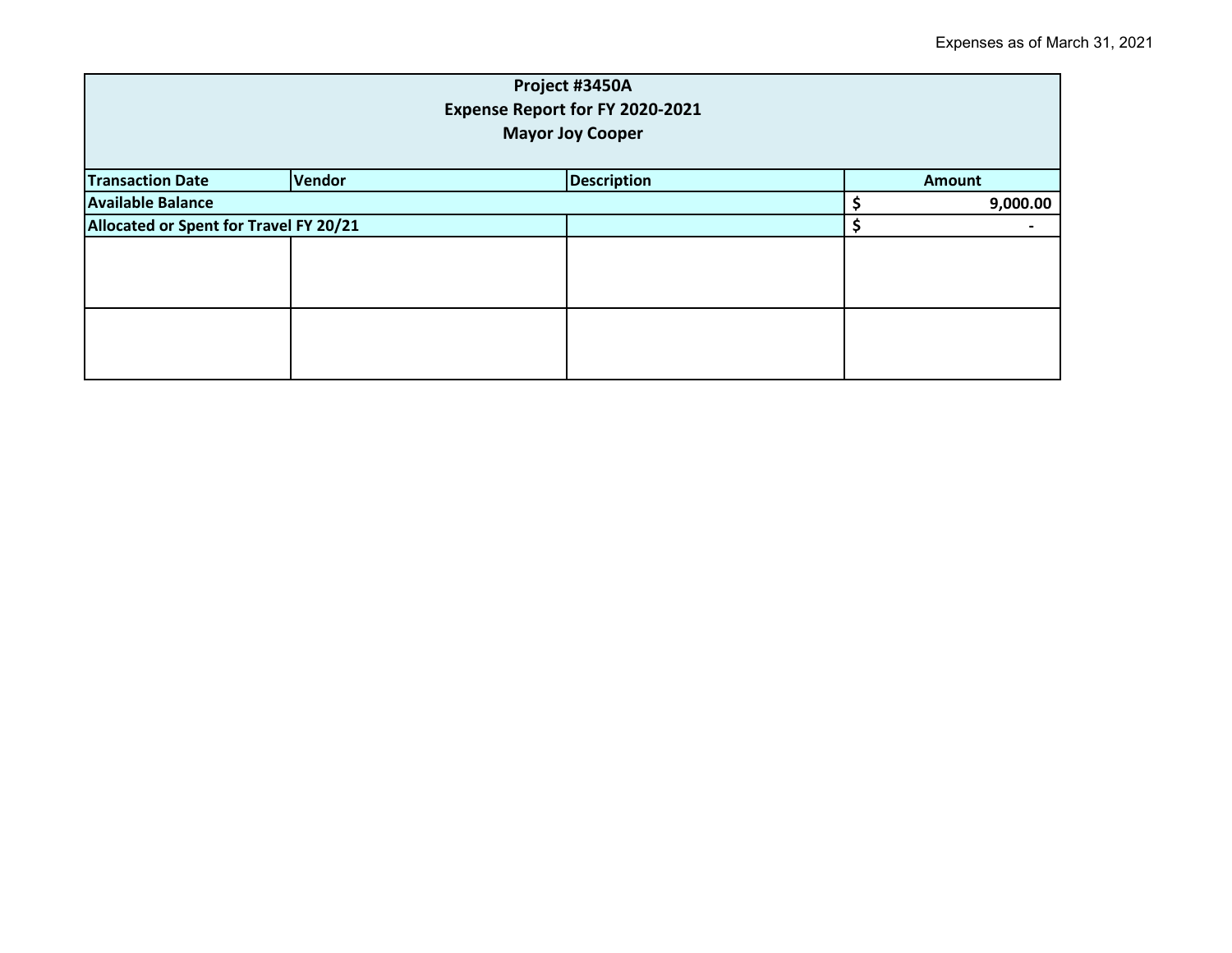| Project #3450J<br>Expense Report for FY 2020-2021<br><b>Vice Mayor Mike Butler</b> |        |                    |  |               |  |
|------------------------------------------------------------------------------------|--------|--------------------|--|---------------|--|
| <b>Transaction Date</b>                                                            | Vendor | <b>Description</b> |  | <b>Amount</b> |  |
| <b>Available Balance</b>                                                           |        |                    |  | 9,000.00      |  |
| Allocated or Spent for Travel FY 20/21                                             |        |                    |  |               |  |
|                                                                                    |        |                    |  |               |  |
|                                                                                    |        |                    |  |               |  |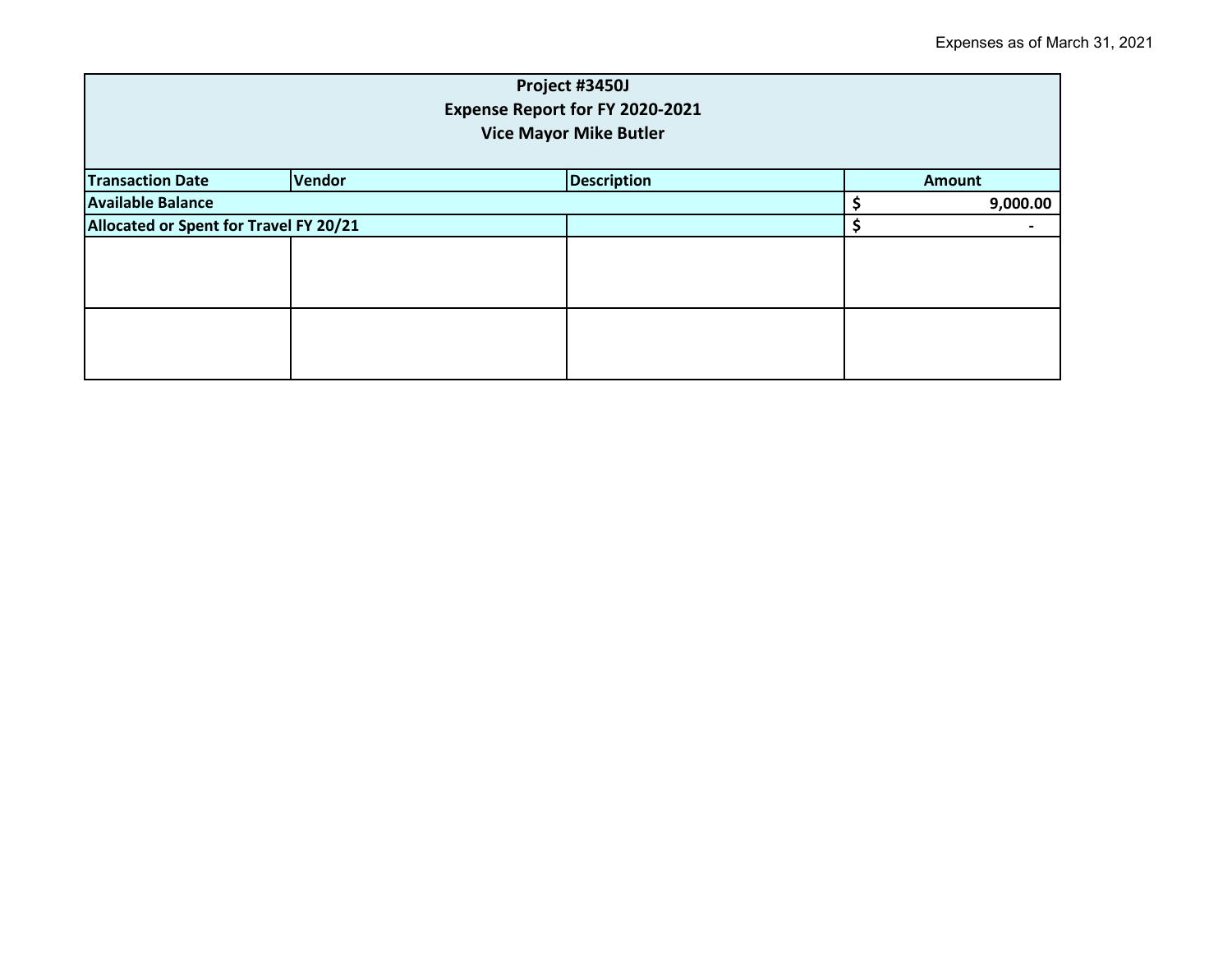| Project #3450L<br>Expense Report for FY 2020-2021<br><b>Commissioner Sabrina Javellana</b> |                             |                                                                         |  |               |  |  |
|--------------------------------------------------------------------------------------------|-----------------------------|-------------------------------------------------------------------------|--|---------------|--|--|
| <b>Transaction Date</b>                                                                    | <b>Vendor</b>               | <b>Description</b>                                                      |  | <b>Amount</b> |  |  |
| Available Balance                                                                          |                             |                                                                         |  | 8,578.62      |  |  |
| Allocated or Spent for Travel FY 20/21                                                     |                             |                                                                         |  | 421.38        |  |  |
| 2/28/2021                                                                                  | Florida League of Cities    | <b>FLC-IEMO Conference - Registration</b>                               |  | 265.00        |  |  |
| 3/31/2021                                                                                  | Hilton Hotels - Dania Beach | <b>FLC-Institute for Elected Municipal</b><br>Officials, April 23, 2021 |  | 156.38        |  |  |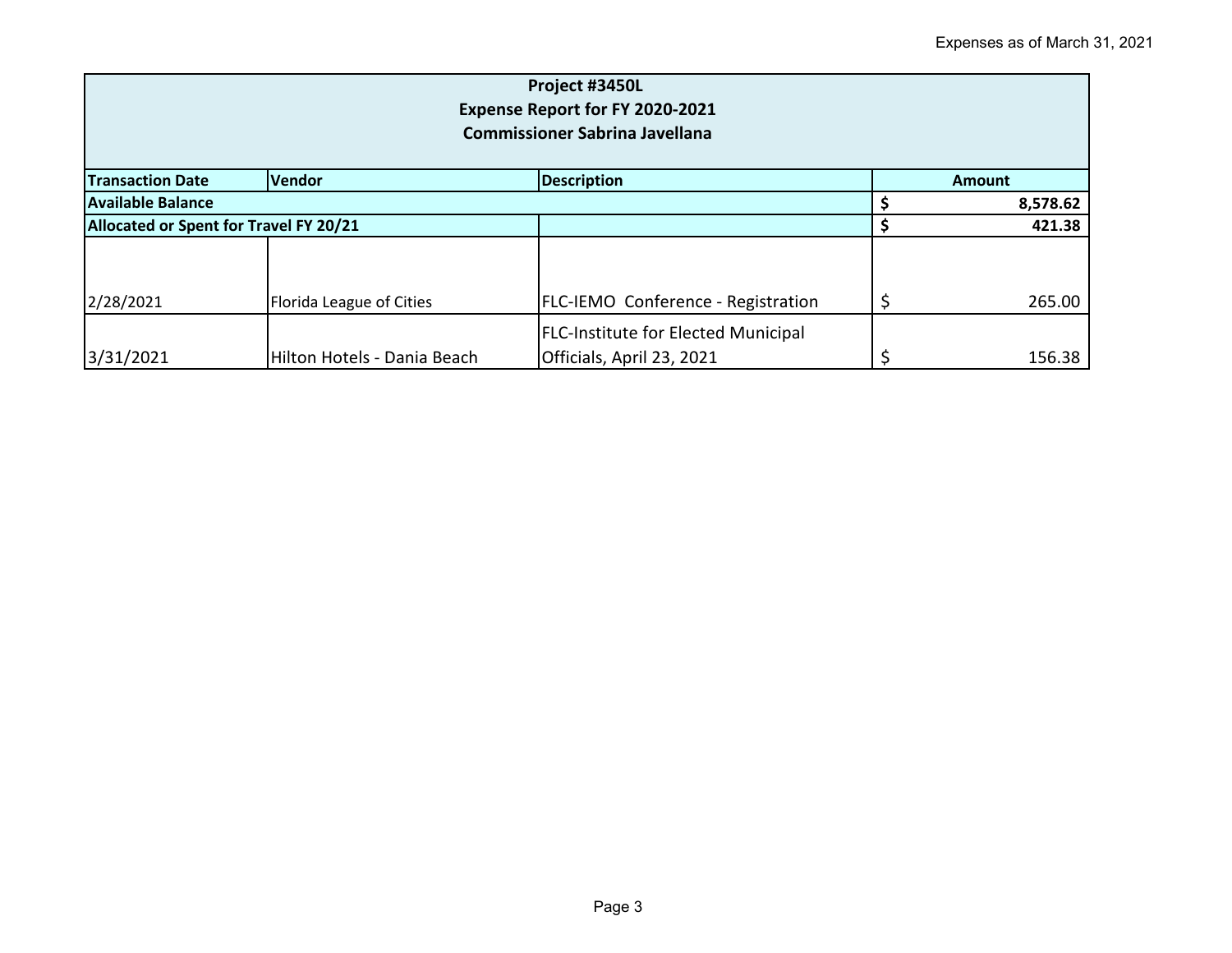| Project #3450E<br>Expense Report for FY 2020-2021<br><b>Commissioner Michele Lazarow</b> |        |  |             |          |  |               |
|------------------------------------------------------------------------------------------|--------|--|-------------|----------|--|---------------|
| <b>Transaction Date</b>                                                                  | Vendor |  | Description |          |  | <b>Amount</b> |
| <b>Available Balance</b>                                                                 |        |  |             | 9,000.00 |  |               |
| Allocated or Spent for Travel FY 20/21                                                   |        |  | \$          |          |  |               |
|                                                                                          |        |  |             |          |  |               |
|                                                                                          |        |  |             |          |  |               |
|                                                                                          |        |  |             |          |  |               |
|                                                                                          |        |  |             |          |  |               |
|                                                                                          |        |  |             |          |  |               |
|                                                                                          |        |  |             |          |  |               |
|                                                                                          |        |  |             |          |  |               |